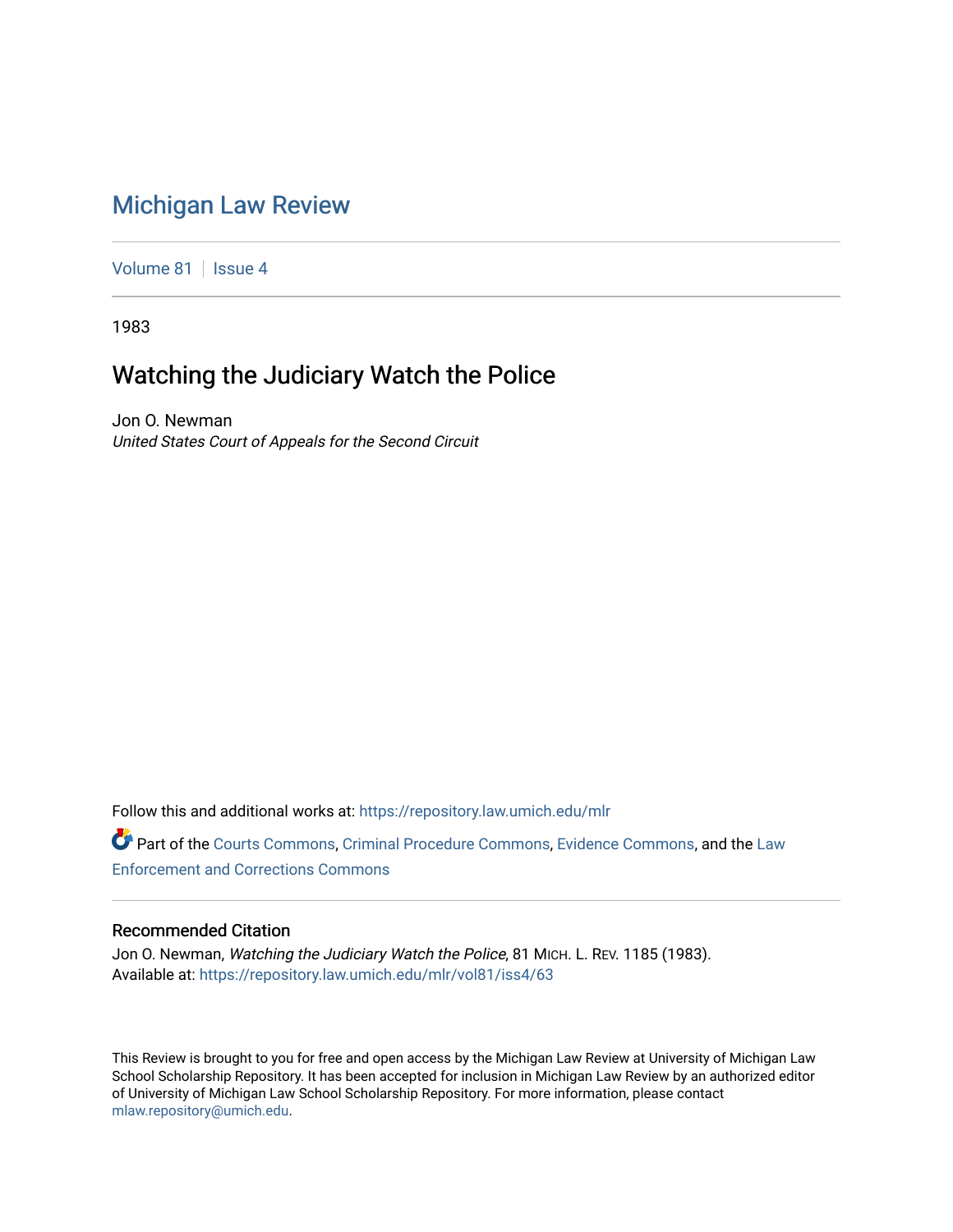### **WATCHING THE JUDICIARY WATCH THE POLICE**

#### *Jon 0. Newman\**

POLICE PRACTICES AND THE LAW: ESSAYS FROM THE MICHIGAN LAW REVIEW. Ann Arbor: The University of Michigan Press. 1982. Pp. 452. \$24.50.

A characteristic of the American legal system is the preoccupation of judges with the details of police conduct (and misconduct) in the gathering of evidence. The phenomenon is well illustrated in *Police Practices and the Law,* a collection of eight significant articles from the *Michigan Law Review*, with an introduction by Professor Francis A. Allen.<sup>1</sup> Confronting the reader with thoughtful essays in the fields of searches, interrogations, and lineups serves at least two useful purposes. The first is the traditional function of legal scholarship: sorting out the case law, analyzing doctrines, noticing trends, criticizing flawed reasoning, urging a preferred position, and peeking into the future. The second is holding a mirror to a host of appellate court decisions on police practices, providing an opportunity for reflection upon what may be motivating judges to issue so many of these decisions.

I

*Police Practices* contains three general essays and five pieces focused on specific investigative techniques. Most interesting of the first category is the persuasive case that Judge Carl McGowan makes for internal police rulemaking. Such rules, he points out, offer the prospect of defining suspects' rights and creating internal mechanisms to compel general observance of those rights, wholly apart from the sporadic, after-the-fact intervention of courts applying the exclusionary rule. The extent to which the exclusionary rule will be available to enforce internal police rules has been cast in doubt since the appearance of Judge McGowan's article. Writing in 1972, he expressed confidence that at *leastfederal* law enforcement agencies would be bound to observe their own rules, on pain of having evidence obtained in violation of those rules excluded. He relied on *United States ex rel Accardi v. Shaughnessy,2* a decision that he acknowledged "may possibly have less significance in a state situation" (p. 48). Of course, as events turned out, *Accardi* did not carry the day even in the federal arena after the Supreme

2. 347 **U.S.** 260 (1954).

<sup>•</sup> Circuit Judge, United States Court of Appeals for the Second Circuit. - Ed.

I. Ifit seems a bit incestuous for the *Michigan Law Review* to print a review of a collection of articles from the *Michigan Law Review,* published by the University of Michigan Press, I can at least enter the disclaimer of having no connection whatever with the University of Michigan or its Law School.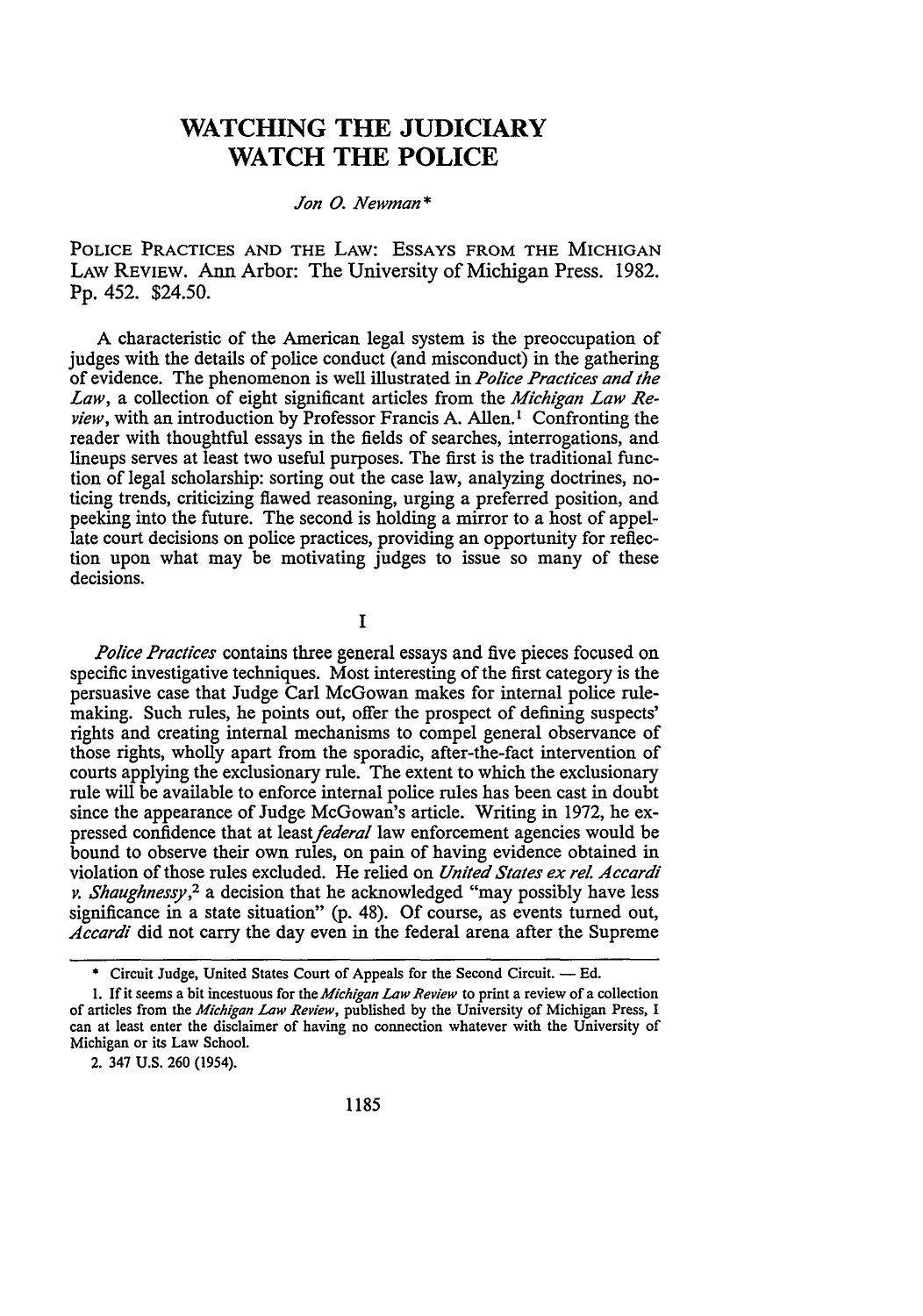Court refused to exclude evidence that an Internal Revenue Service agent had recorded in violation of **I.R.S.** regulations.3 But the case for internal rule-making remains strong, perhaps even stronger or at least more realistic, now that rule violations will not automatically preclude the use of evidence thereby obtained.<sup>4</sup>

Dean Kenneth Pye's 1968 survey of the Warren Court's criminal procedure decisions and Professor Jerold Israel's 1977 assessment of how those decisions have fared during the Burger years offer useful perspectives for those who prefer to see only heroes and villains. After all, Israel notes, it was the Warren Court that upheld seizures of mere evidence in *Warden v. Hayden,*<sup>5</sup>and approved "stop and frisk" without probable cause in *Terry v. Ohio6* (pp. 77-78), and the Burger Court that rejected warrantless electronic surveillance of domestic subversives in *United States v. United States Dis*trict Court,<sup>7</sup> and required prompt review of probable cause after warrantless arrests in *Gerstein v. Pugh*<sup>8</sup> (p. 104). Still, the eras these essays review are obviously distinct: the substantive content of the fourth, fifth, and sixth amendments was enlarged during Warren's tenure, and the Burger Court has resisted most of the claims for further expansion. What remains to be seen is what the Burger Court will produce when it has a Burger majority.

The five articles on specific fields of police practice vary considerably in their ambition. Two are unabashed arguments for a particular position. Professor Yale Kamisar's 1966 contribution makes a strong and enduring case for the *Miranda* rule, marshalling arguments more effectively than did the *Miranda* majority opinion. This will remain a useful piece for critics of *Miranda* to ponder.

Professor Herman Schwartz's 1969 article assails the court-ordered wiretapping provisions of Title III of the Omnibus Crime Control and Safe Streets Act of 1968.<sup>9</sup> He finds them unconstitutional and unwise. The arguments are not novel: surveillance will inevitably be broadly intrusive, the need is less than has been advertised and insufficient to justify the loss of privacy, and judges are unequal to the task of enforcing the probable cause requirement. The use of facts in support of these propositions is spotty. For example, I do not find persuasive the overheard<sup>10</sup> remark of an unidentified New York judge that "I sign every wiretap order that's put in front of me" (p. 251 n.147). As a District Judge, I did too, and every one was sup-

9. 18 u.s.c. §§ 2510-2520 (1976).

IO. The author assures us there was no invasion of the judge's privacy: the remark was overheard "in an unguarded moment at a small but public bar association meeting .... " P. 251 n.147. Surreptitiousness is apparently in the ear of the listener.

<sup>3.</sup> *See* United States v. Caceres, 440 U.S. 741 (1979).

<sup>4.</sup> *Caceres* does not totally *dispe1Accardi,* since *Caceres* is careful to reject the exclusionary rule as a sanction only for violation of rules not "required by the Constitution or by statute." 440 U.S. at 749. Of course, we are soon to learn whether the exclusionary rule will undergo more substantial revision. *See* Illinois v. Gates, 51 U.S.L.W. 3415 (U.S. Nov. 29, 1982) (No. 81-430) (order restoring case to calendar for reargument and requesting parties to address question whether exclusionary rule should be modified).

<sup>5. 387</sup> U.S. 294 (1967).

<sup>6. 392</sup> U.S. l (1968).

<sup>7. 407</sup> U.S. 297 (1972).

<sup>8. 420</sup> U.S. 103 (1975).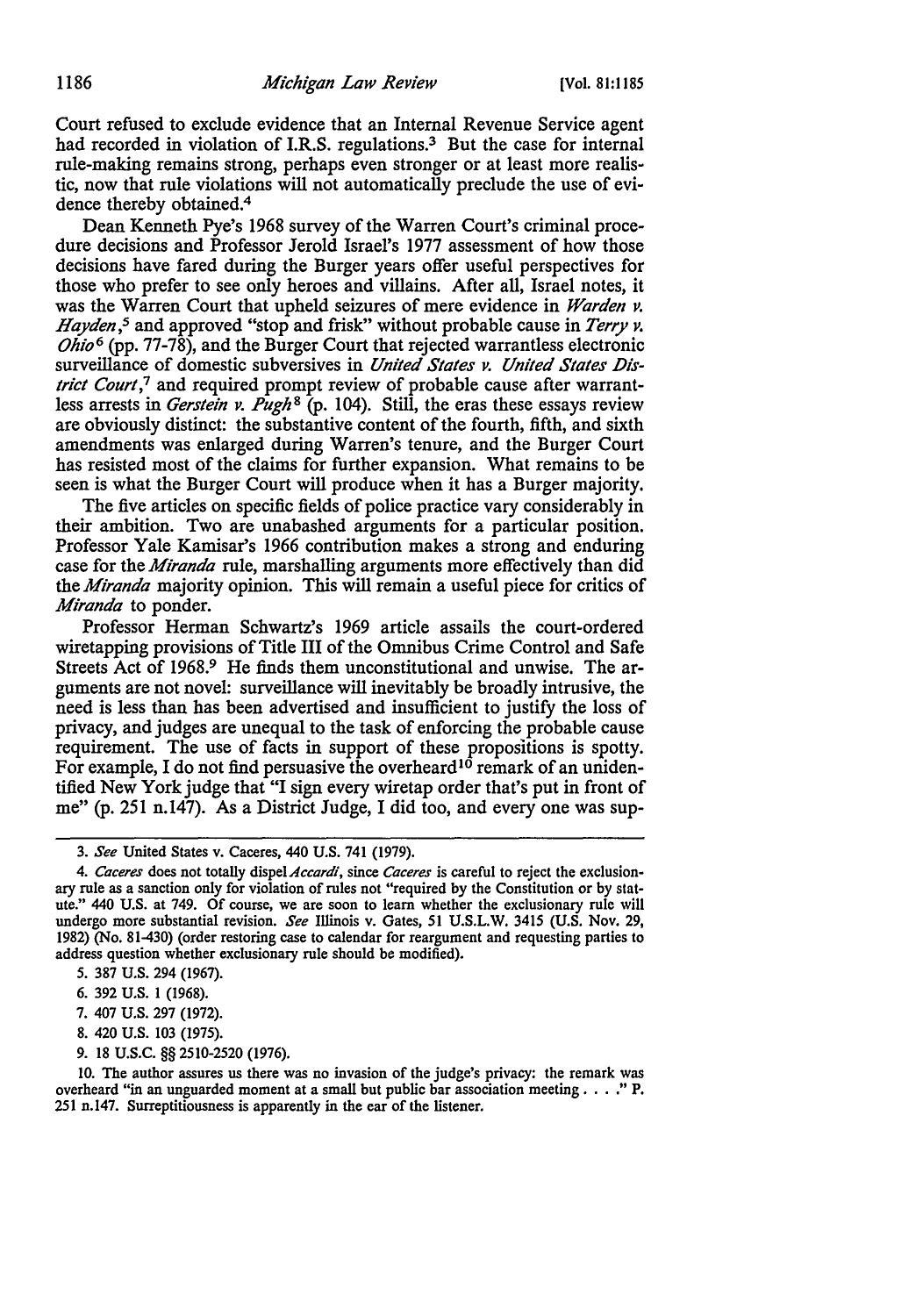ported by an extraordinarily detailed affidavit. Before dismissing the state court judge's capacity for probable cause assessment, I would need to see the affidavits in support of the orders he signed.

Professor Welsh White's 1980 contribution undertakes a narrowly focused but extremely useful analysis of two key confession decisions, *Rhode Island v. Innis* 11 and *United States v. Henry* .12 *Innis* instructs that "interrogation" within the meaning of *Miranda* occurs when the police use words or actions that they "should know are reasonably likely to elicit an incriminating response from the suspect."13 This should mean, suggests Professor White, that interrogation occurs "if an objective observer (with the same knowledge of the suspect as the police officer) would, on the sole basis of hearing the officer's remarks, infer that the remarks were designed to elicit an incriminating response .... " (p. 350). *Henry* teaches that "deliberate elicitation," within the meaning of *Massiah v. United States,*<sup>14</sup>occurs, with respect to a person in custody, when the police "intentionally creat[e] a situation likely to induce . . . incriminating statements . . . . "<sup>15</sup> This test, implementing the sixth amendment, rather than the fifth, should be viewed, Professor White maintains, as a lesser standard than the "designed to elicit" standard with which he refines *Innis.* He suggests that the *Henry* test will be met ''when the government's deceptive conduct increases the defendant's predisposition toward making an incriminating response" (p. 358). One need not embrace Professor White's precise verbal formulations to derive enhanced understanding from his article.

What will keep this volume in the readily accessible portion of my library are the broadly analytical contributions of Professors Wayne LaFave and Joseph Grano. LaFave's 1968 article is, quite simply, an indispensable analysis of the issues courts have encountered and will continue to confront in "stop and frisk" cases. Professor Grano's 1974 article is nearly as useful for those considering the lawfulness of identification testimony, especially that obtained at line-ups; moreover, it is the only article in the book that explicitly confronts the risk of convicting the innocent. Both articles are outstanding examples of legal scholarship and alone justify this hard-cover compilation of essays on police practices.

 $\mathbf I$ 

Stepping back from the incisive analysis all eight essays bring to bear upon two decades of criminal procedure decisions, this reader is prompted to wonder why appellate courts are deciding so many of these cases. No doubt part of the answer derives from the enactment of the Criminal Justice Act of 196416 and the expansion of public defender services in most of the states in the aftermath of *Gideon v. Wainwright* . 17 But the increased availa-

17. 372 U.S. 335 (1963).

<sup>11. 446</sup> U.S. 291 (1980).

<sup>12. 447</sup> U.S. 264 (1980).

<sup>13. 446</sup> U.S. at 301 (footnotes omitted).

<sup>14. 377</sup> U.S. 201 (1964).

<sup>15. 447</sup> U.S. at 274.

<sup>16. 18</sup> U.S.C. § 3006A (1976).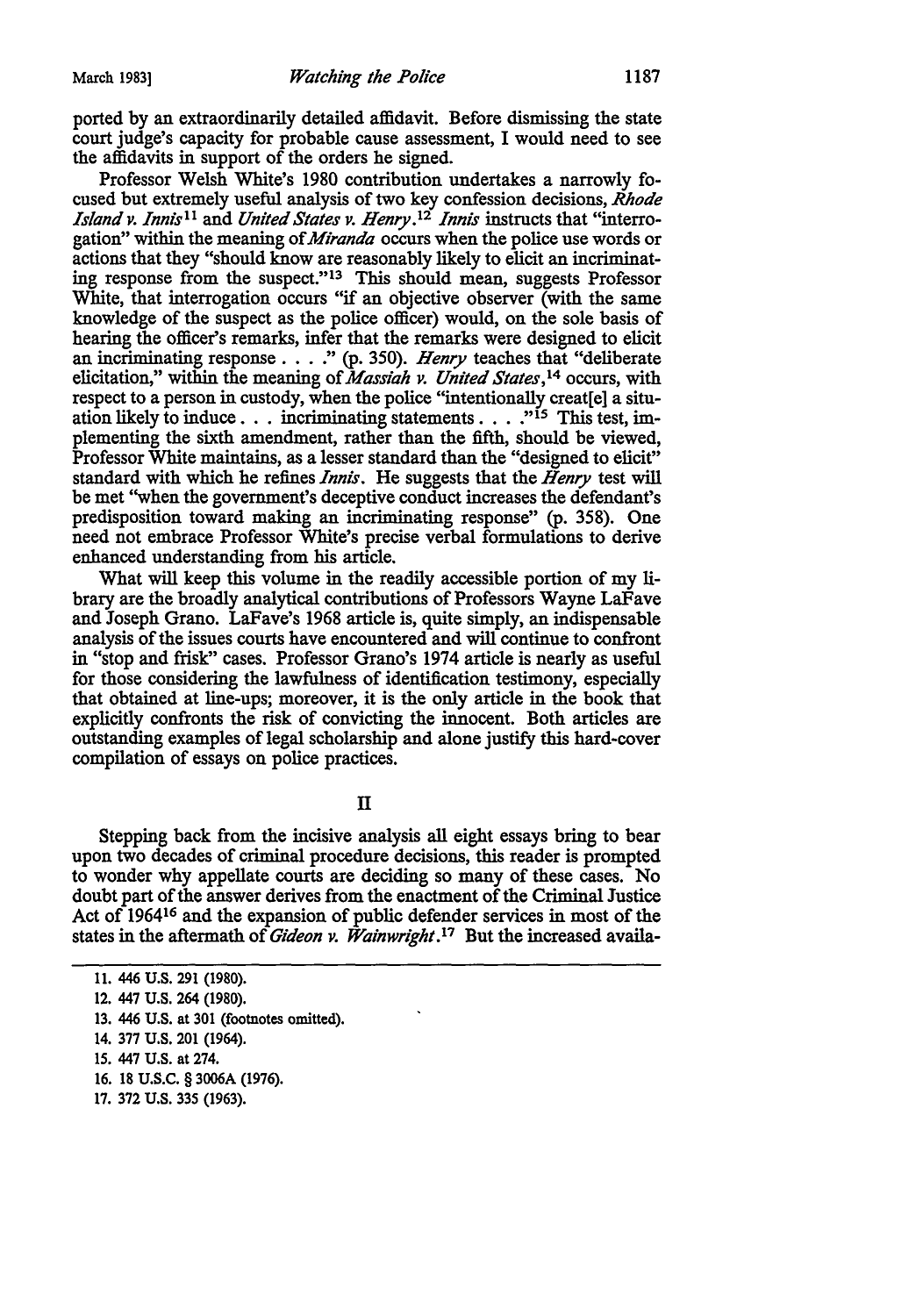bility of counsel ensures only that more points will be identified and preserved at trial and pursued on appeal; it does not explain why the appellate courts have responded to the flood of new claims with a profusion of decisions that invite even more claims.

Appellate courts facing an increased volume of litigation are not altogether powerless to stem the tide. *Stone v. Powel/*<sup>18</sup>is a dramatic example of the Supreme Court's electing to keep out of the federal courts a category of lawsuits, numbering in the thousands, by simply announcing that search and seizure issues in state court convictions may not be pursued on collateral attack in federal district courts, except in the most limited situations. That approach, however, is the oddity; the norm has been to open the federal courts to more claims by a variety of techniques. Most direct is a decision upholding a new claim. 19 More indirect, but equally productive, is the denial of a claim accompanied by an exposition of detailed standards that were not quite met in the pending case.<sup>20</sup> Rejections of claims in that fashion are an invitation to litigants to keep trying. Indeed, whenever the courts endeavor to fashion detailed tests for determining whether general standards of the Constitution have been met, they can be sure to be besieged with appeals challenging the application of the new tests.<sup>21</sup>

That courts have invited the increase in litigation over police practices cannot be doubted. The question remains: "Why?" Some intriguing answers are offered in Dean Pye's essay, which presents an overview of the criminal procedure decisions of the Warren Court. Noting the Supreme Court's abdication from the field of economic regulation by the eve of World War II, Pye starts his response with a remarkable and unstated premise, barely discernible in this breathtaking observation: ''The vacuum created by abdication of a function which had occupied much of the Court's time for several decades called for a new sense of direction . . .. " (p. 56). The judicial process, we are to understand, must of necessity keep busy pursuing new directions; any lull in its activity is as abhorrent to its essential function as a vacuum is to nature. I do not accept this view of a judicial system legitimately searching for things to do. At the same time, I do not doubt that some judges proceed from Pye's premise. There is a natural tendency for people in positions of authority to wish to leave their mark. That inclination is not likely to pass judges by, especially those in appellate courts whose prose achieves the permanence of print without regard to quality or significance.

In any event, if the Court of the 1940's was searching for a new direction, what led it, by the time of the 1960's, into the field of criminal justice? Pye suggests the answer is the modem struggle for civil rights. The Court,

<sup>18. 428</sup> U.S. 465 (1976).

<sup>19.</sup> *See, e.g.,* Stovall v. Denno, 338 U.S. 293 (1967) (creating a due process ground for excluding unnecessarily suggestive identification testimony).

<sup>20.</sup> *See, e.g.,* Neil v. Biggers, 409 U.S. 188 (1972) (reversing a grant of federal habeas corpus with an elaborate five-criteria test for assessing the reliability of identification evidence).

<sup>21.</sup> *See, e.g.,* Aguilar v. Texas, 378 U.S. 108 (1964) (refining the fourth amendment standard of reasonableness with a two-pronged test for informant information that assesses the credibility of the informant and the reliability of his information).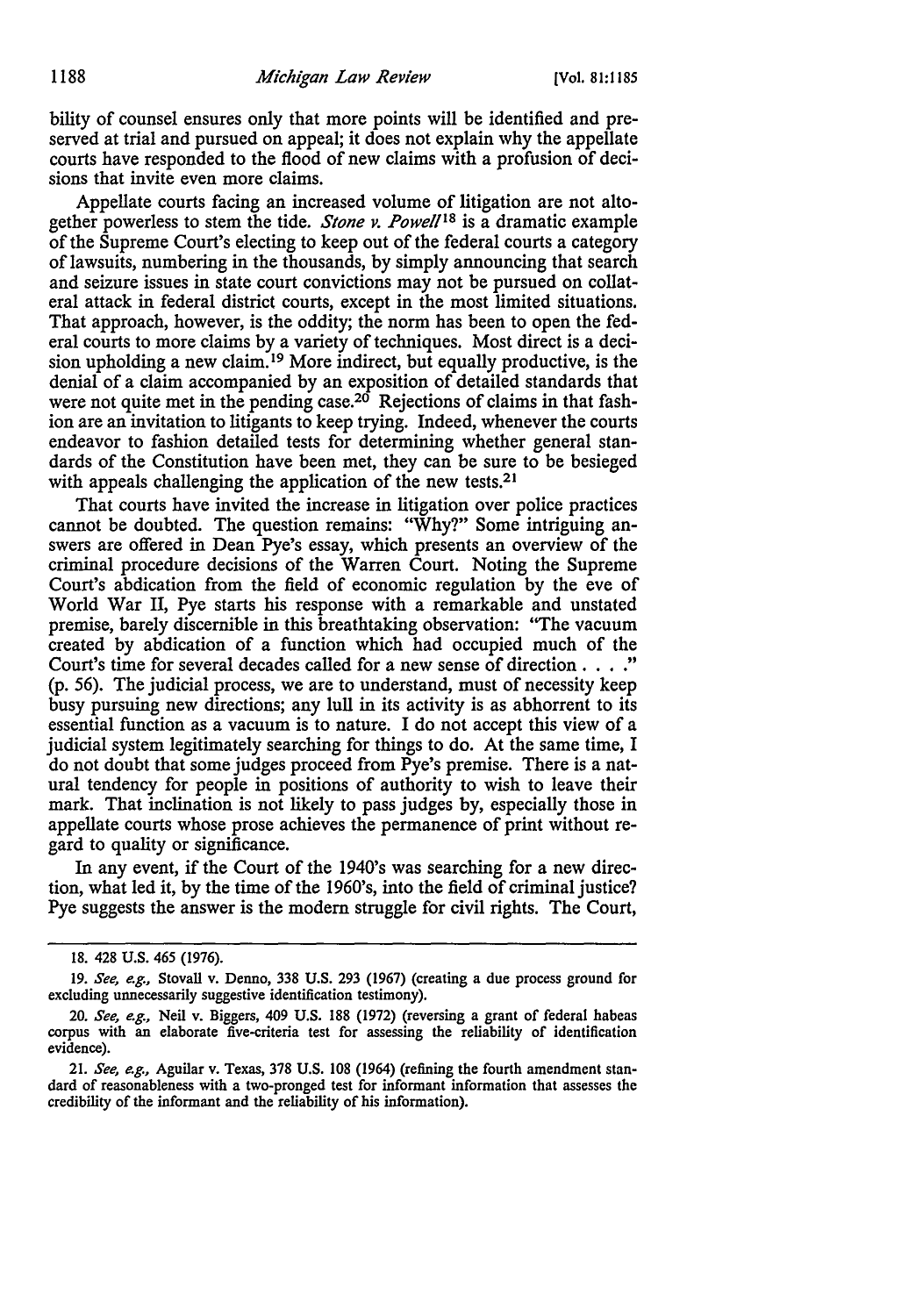having joined the battle to eradicate racial inequality, was obliged to scrutinize the administration of criminal justice and ensure that "the poor Negro . . . be able to exercise, as well as possess, the same rights as the affluent white when suspected of crime" (p. 56). The rulings may have talked of self-incrimination, unreasonable searches, right to counsel, and procedural due process, but their underlying doctrine was equal protection. A further argument offers an interesting riposte to the concern of Justice Frankfurter that judicial activism will spend the Court's precious stock of public confidence and undermine its respect. On the contrary, suggests Dean Pye, in an era of broadly based public agitation for vindication of rights never fully assured, judicial activism will ensure that courts are "responsive to changing social values" and thereby "persuade dissidents to stay within the system and out of the streets" (p. 57).

I find the argument unpersuasive. No doubt the rising public pressure to root out the vestiges of enforced racial separation has had some influence on the Court's discrimination rulings, whether the precise issue concerns state action<sup>22</sup> or the meaning of the Reconstruction statutes.<sup>23</sup> But if the Court were gauging public sentiment in the field of criminal justice, it would have required an extremely sensitive instrument to isolate the pressure for protecting the rights of minority defendants from the more pervasive pressure to strengthen (or at least not weaken) the hand of law enforcement. And if the two forces could have been accurately assessed, can we be sure the clamor for equality would have prevailed?

I suspect a part of the answer lies elsewhere, though it too relates to the social environment. Many of those who became judges in the 1960's and thereafter, including some of those who arrived at the Supreme Court a bit earlier, came of age in an era of eye-opening disclosures about the reality of police practices. The Wickersham Report of the 1930's<sup>24</sup> was but a straw in the wind compared to the post-World War II accounts of the dark side of policing that appeared throughout scholarly journals and the public press. The civil rights movement may have influenced judicial concern with police practices not so much by championing equality as by bringing into America's living rooms the televised outrages of police misconduct. These and other events raised the consciousness of judges and affected their perception of what they saw in trial courtrooms. The credibility of police officers became an issue. No doubt the police still won the vast majority of swearing contests, especially those that pitted them against easily discreditable felons. But sometimes the police officer was not believed.

More significantly, many of the judges, sensitized by what they had learned in the trial courts and from general information, moved on to become appellate judges, and they brought to their more significant law-making roles a skepticism about the full range of police investigational activities - about the voluntariness of the confession, the truth of the allegation supporting probable cause to search, and the reliability of the eyewitness identification. And for some the skepticism nurtured an anxiety born of the

<sup>22.</sup> *See, e.g.,* Burton v. Wilmington Parking Auth., 365 U.S. 715 (1961).

<sup>23.</sup> *See, e.g.,* Jones v. Alfred H. Mayer Co., 392 U.S. 409 (1968).

<sup>24.</sup> National Comm. on Law Observance and Enforcement, Report on Lawlessness in Law Enforcement (G. Wickersham, Chairman 1931).